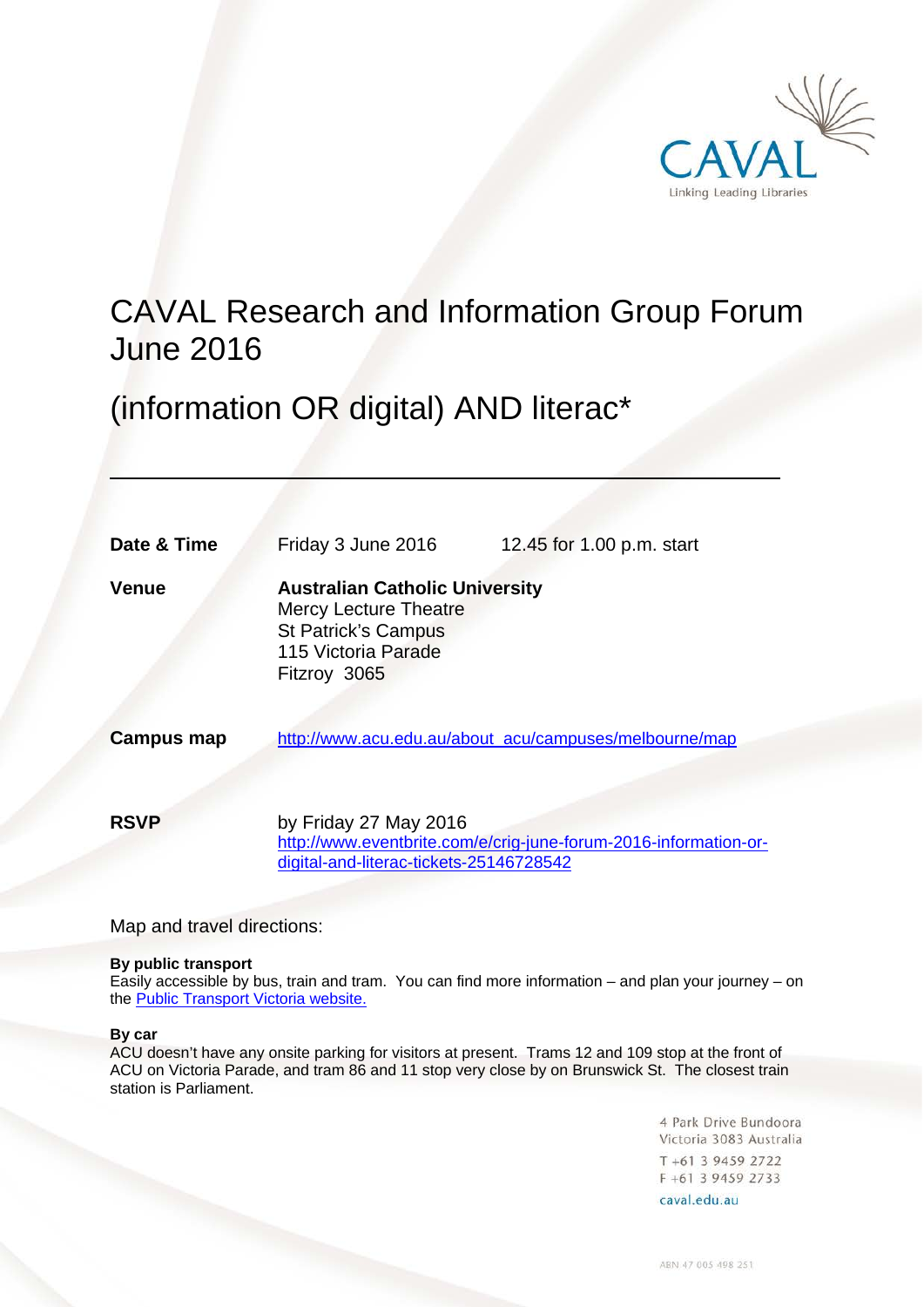

# **CRIG June 2016 Forum**

# **(information OR digital) AND literac\***

This forum will highlight current practices in the area of information and digital literacies and will include the perspectives of information professionals working in this important area within the academic sector.

#### **Program**

- **1.00pm Welcome and Introduction from Chair of CRIG** Paula Todd – Monash University
- **1.05pm Deakin Proposal** Sabina Robertson – Deakin University <http://goo.gl/forms/8qX1FfpUXO>
- **1.15-1.45 A Discourse on Digital Literacy at Deakin University (20 minutes + 10 minutes questions)** Christine Oughtred – Deakin University Craig Patterson – Deakin University

University Libraries are experienced in delivering programs that support acknowledged standards for Information Literacy, however the discourse around Digital Literacy continues to evolve. In this presentation we chart the development of Deakin Library support for the University Graduate Learning Outcome 3: Digital Literacy. Members of the Library Learning and Teaching team will share the process of creating a meaningful and useful interpretation of the term, developing a framework and integrating the skills into curriculum. Also discussed will be the professional development for library staff and the role of reflective practice in our mediation of this graduate attribute.

**1.45-2.15 Moving from the "one shot" workshop to a "whole of course" approach (20 minutes + 10 minutes questions)** Hero Macdonald – University of Melbourne

> Like many institutions, the University of Melbourne has been pursuing a strategy of embedded, structured and scaffolded scholarly literacy development for a number of years. However, this is often easier said than done! Through facilitated discussion with three librarians from different faculties, this session will provide an overview of the diverse approaches taken at Melbourne to achieve a "whole of course" approach to scholarly literacy delivery.

Facilitator: Hero Macdonald Panel: Georgina Binns, Mary-Louise Edwards & Tania Celeste

*CRIG Forums provide an avenue for librarians and library technicians to share information and current practice with their colleagues, in the spirit of collaboration*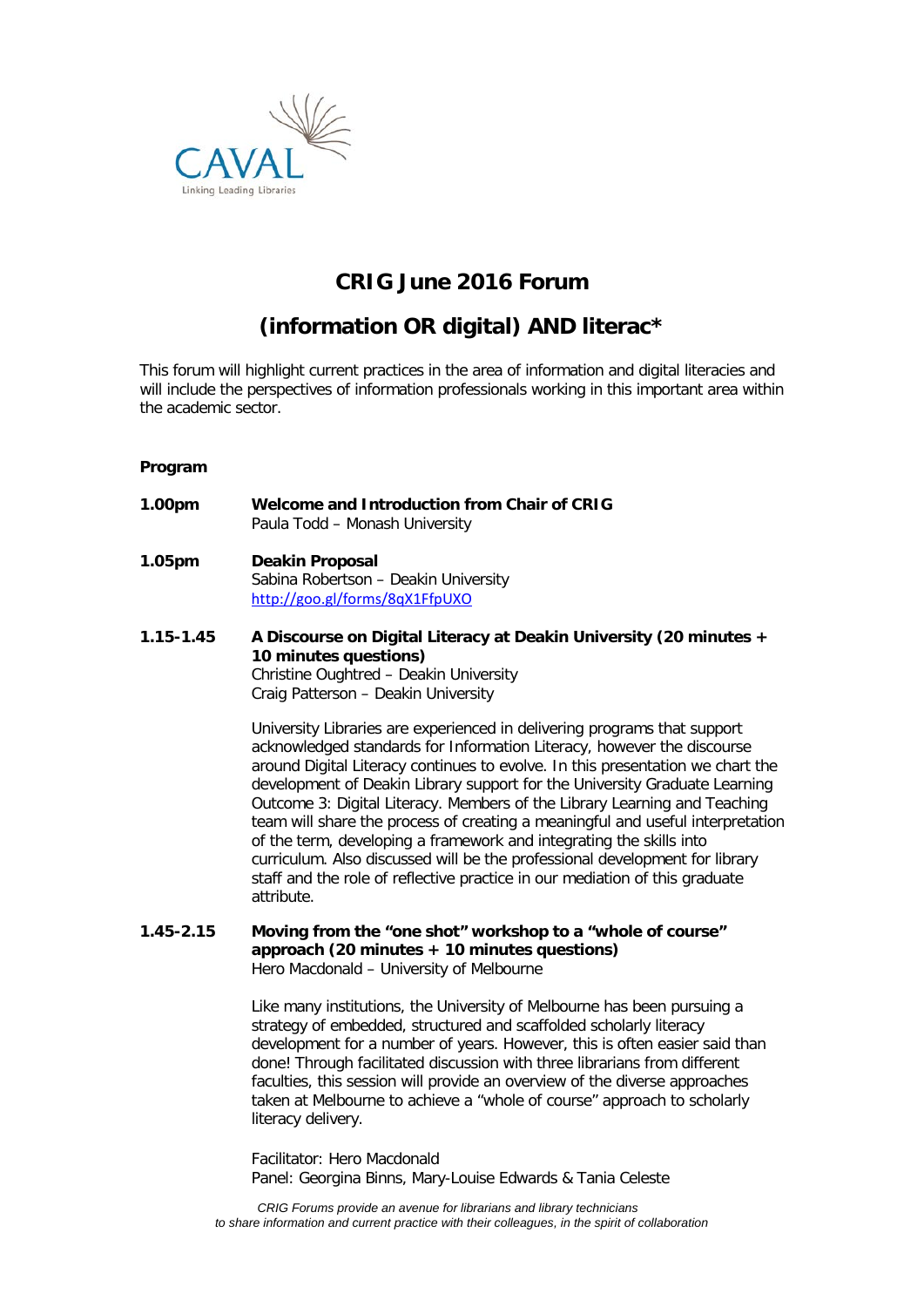

#### **2.15-2.45 Break (30 minutes)**

# **2.45-3.15 Digital Objects and Blended Learning (20 minutes + 10 minutes questions)**

Meena Gupta – Australian Catholic University

The focus of this presentation will be around creating digital and information literacy information for academics with a just-in-time, point-of-need approach within their online teaching environment.

#### **3.15-3.45 Evaluating library programs and services: it's getting better all the time. (20 minutes + 10 minutes questions)** Sarah Jansen – Monash University Kay Lassere – Monash University

Data analysts. Professional storytellers. Libraries are using a variety of methods to help demonstrate the value and impact of the programs and services they offer. But it's still garbage in, garbage out isn't it? When should we evaluate, what should we evaluate, and how do we get optimal data? With limited resources, how can we do, and evaluate and communicate what we do, in the best possible way? This presentation will review the current status of evaluation in libraries, the drivers that influence our choices, and some emerging innovations in the pursuit of evidence. We will then focus specifically on ways to capture the impact of information literacy services, programs and resources through discussion of evaluation practices at Monash University Library. These include automated analytics for online content, survey tools to capture curriculum engagement and impact, and an evaluation framework that challenges us to embed more creative evaluation methods into program design to provide better evidence of success. With these as stimuli, we will open to the audience for discussion on the existing challenges in evaluation of library information literacy programs, and potential solutions.

#### **3.45-4.00 Finish and wrap up**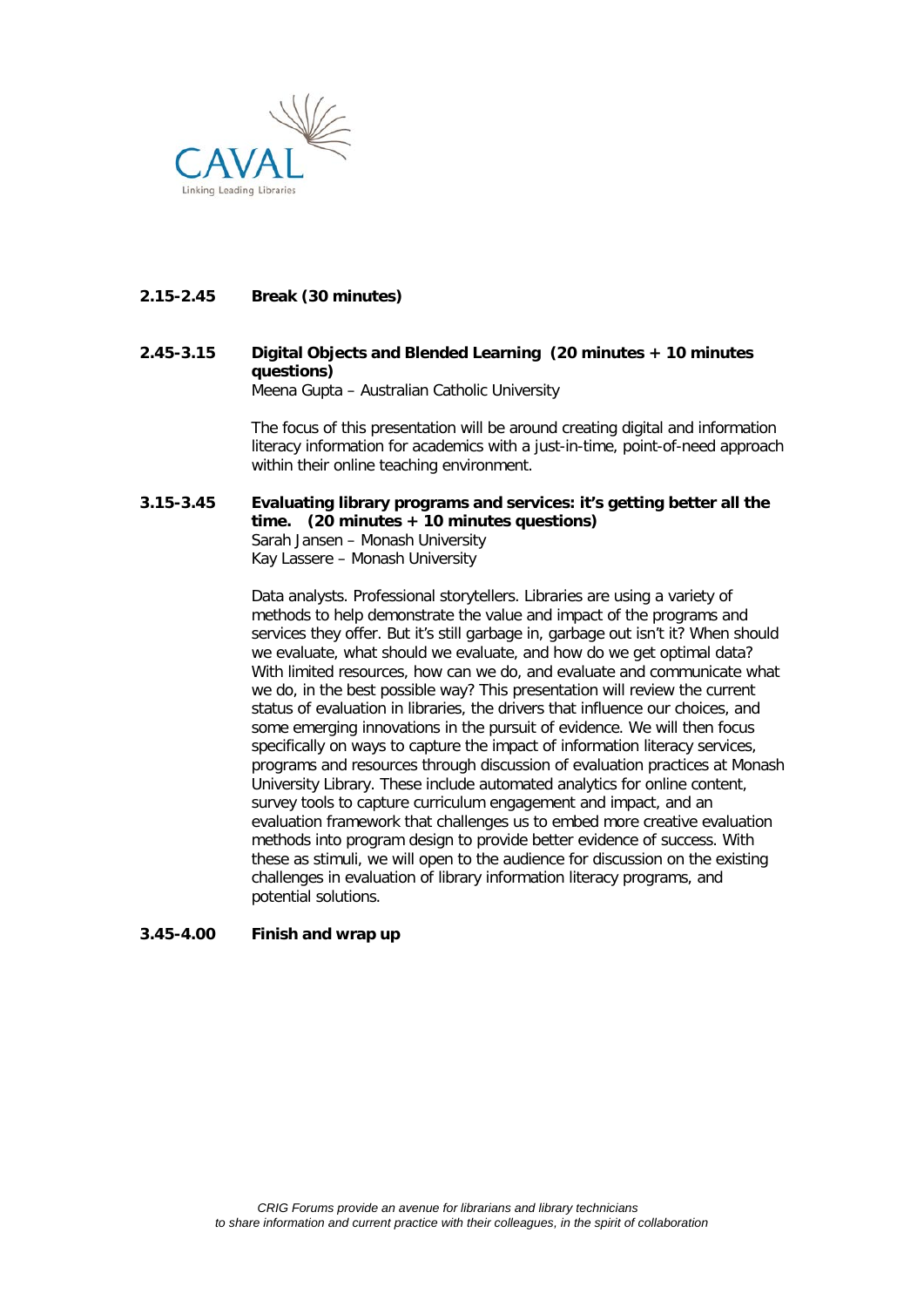

#### **The Speakers**

#### **Meena Gupta**

#### **Australian Catholic University**

Meena Gupta is a Liaison Librarian for Business, ACUCom and International at the Australian Catholic University in Melbourne. She has over 9 years' experience in academic libraries, having also worked at Deakin and RMIT University Libraries. She strongly believes in life-long learning, learning from her experiences in Academic Libraries and contextualising it in her current work environment. Meena's current interests lie at the intersection of librarianship and study skills training.

#### **Sarah Jansen (BBiomedSci, GradDipRepSci, PhD), AALL Monash University**

Sarah is the Learning Skills Manager for Monash University Library. She has extensive experience in evidence-based practice through working as a clinical embryologist and teaching and researching in the field of assisted reproductive technologies. Sarah has taught in the higher education sector for 15 years, applying quantitative and qualitative analyses to monitor her own teaching, and the learning outcomes for students.Sarah has authored and co-authored many journal articles, more recently addressing the impact of information literacy and learning skills programs. Since joining Monash University Lbrary in 2011, Sarah has contributed to several projects for the continuous improvement of Library performance metrics.

#### **Kaye Lasserre BA, MInfoStud(AppRes), AALIA Monash University**

Kaye is currently seconded to the position of Manager, Strategy & Planning at Monash University Library where she is involved in projects to enhance evidence-based decision making. Usually she is a Subject Librarian for the Faculty of Medicine, Nursing and Health Sciences at Monash. She has worked in academic and hospital libraries for over 20 years in Queensland and Victoria. She has extensive experience in teaching evidence-based practice in the health context, and for three years was a tutor at the annual Australian EBP Librarians' Institute. Kaye has published a number of papers, and in 2011 won the ALIA Health Libraries Australia Anne Harrison Award to conduct research on 'The state of play of expert searching in Australian health librarianship'.

## **Hero Macdonald**

#### **University of Melbourne**

Biosciences Librarian - Brownless Biomedical Library

## **Christine Oughtred**

#### **Deakin University**

Christine Oughtred is currently Manager of Digital Literacy Programs at Deakin University Library. She has previously worked as a Teaching and Learning Librarian and Liaison Librarian for Arts and Education at Deakin University. Christine's professional interests include Digital Literacy within Higher Education, innovative online teaching practices and professional development for academic librarians.